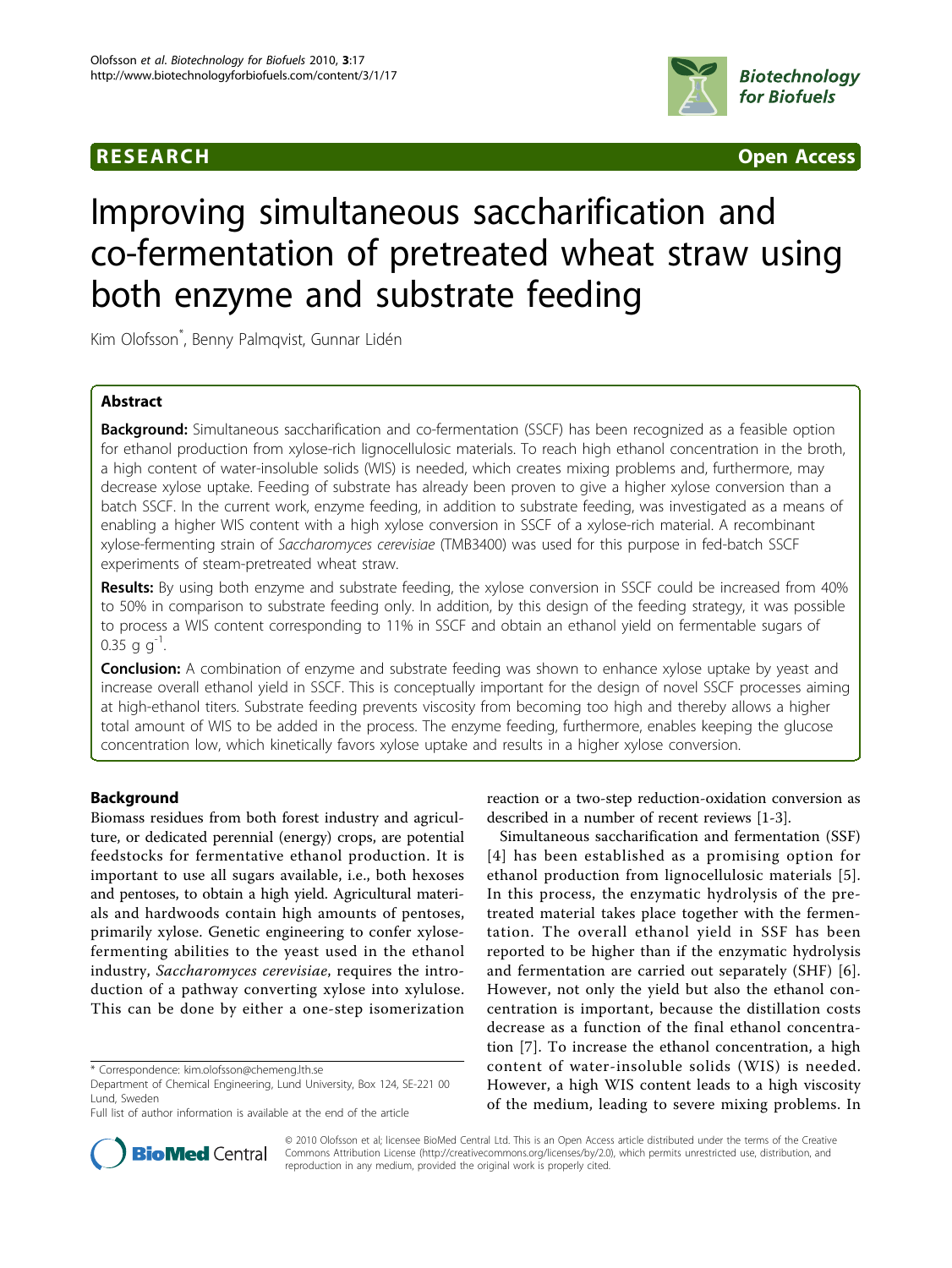practice, there is a maximum WIS content for each feedstock, which can be practically handled in an SSF process. Furthermore, the liquid obtained after pretreatment contains a number of compounds with inhibitory effect on the yeast, and potentially also the enzymes [[8](#page-7-0)]. A high WIS content gives a high concentration of these inhibitors.

Instead of a batch SSF process, one may instead use a fed-batch SSF process. In this way the following advantages are gained: 1) The viscosity of the medium can be maintained low due to a gradual feeding of new material to the reactor, in which the viscosity decreases due to enzymatic degradation [[9](#page-7-0)]; 2) the effect of toxicity of the hydrolyzate can be decreased as a result of both adaptation of the yeast and gradual biological detoxification; 3) there may be a beneficial effect on the xylose uptake from a changed concentration ratio of xylose to glucose in the medium [\[9-11](#page-7-0)].

The reason for the last advantage, which is the main focus here, is that even with the heterologous xylose pathway introduced, co-fermentation of xylose and glucose in S. cerevisiae is hampered as a result of the inhibition of xylose transport by glucose. The probable main reason for this is that xylose and glucose compete for the same transport systems [[12](#page-7-0),[13\]](#page-7-0), and the affinity for xylose is approximately two orders of magnitude lower than for glucose [[14\]](#page-7-0). Therefore, the glucose concentration must be low to obtain efficient xylose uptake. However, glucose in fact enhances xylose utilization at low but nonzero concentrations [\[15,16](#page-7-0)]. This can be attributed to induction of suitable xylose transporter systems [[16,17\]](#page-7-0), improved cofactor generation [\[16](#page-7-0)] and induction of glycolytic enzymes [[18](#page-7-0)]. A low but nonzero glucose concentration–giving a high xylose to glucose ratio–is therefore desirable in a process aiming at co-fermentation of glucose and xylose.

Recently, several studies on different raw materials have been carried out using simultaneous saccharification and co-fermentation (SSCF) with a genetically engineered strain of Saccharomyces cerevisiae, TMB3400, capable of fermenting glucose and xylose [[10,19](#page-7-0)-[22\]](#page-7-0). In these studies, substantial xylose conversions have been reported for various materials such as spruce, corn stover, wheat straw and sugar cane bagasse. After acidcatalyzed steam pretreatment of lignocellulosic materials, the hemicellulosic sugars are mainly present as monomers, whereas a large fraction of the glucose content is present as glucan in the fibers. One main advantage of SSCF in comparison to, e.g., separate hydrolysis and co-fermentation (SHCF) is that the glucose released into the medium by enzymatic hydrolysis is simultaneously fermented, resulting in a low but nonzero glucose concentration in the medium. This is beneficial for the enzymatic hydrolysis in terms of minimizing endproduct inhibition, but it also gives a high xylose-to-glucose concentration ratio, which favors xylose uptake.

We have previously shown that by designing the SSCF process such that the glucose concentration in the reactor is kept low, an improved xylose conversion can be obtained. This concept was proven using substrate feeding (fed-batch) for wheat straw [\[10\]](#page-7-0), prefermentation, i.e. conversion of free glucose before initiating enzymatic hydrolysis, for spruce (Picea abies) [[21\]](#page-7-0) and controlled enzyme feeding giving a controlled release of glucose in the medium (also for spruce) [[22\]](#page-7-0).

In the current work, SSCF of pretreated wheat straw was studied using a combined strategy of substrate and enzyme feeding at relatively high WIS content (starting at 8%, then gradually increasing to 11% due to substrate feed). By substrate feeding, a higher total addition of WIS can be used than in a batch process, and at the same time the enzyme feeding allows a control of glucose concentration. Different enzyme feeding schemes were experimentally investigated, and the fermentation was analyzed in terms of medium composition and product and by-product formation.

# Methods

### Simultaneous saccharification and co-fermentation (SSCF) Raw material and pretreatment

Wheat straw, locally harvested in August 2009 and dried in the field (Johan Håkansson Lantbruksprodukter, Lunnarp, Sweden), was milled and sieved into 1- to 10-mm pieces and soaked overnight in 0.2% (vol/vol)  $H<sub>2</sub>SO<sub>4</sub>$  in room temperature in closed barrels at a solids loading of 10% (wt/wt). The impregnated straw was pressed to 300 bars and reached a dry matter content of 50% and was subsequently steam-pretreated batchwise at 190°C for 10 min in a 10-L reactor. Further description of the equipment is given by Palmqvist et al. [[23\]](#page-7-0). The pretreated material was stored at 4°C. The composition of the pretreatment slurry is shown in Table 1. The

|          | Table 1 Composition of the pretreated wheat straw |  |  |
|----------|---------------------------------------------------|--|--|
| material |                                                   |  |  |

| Content                                  | <b>Material 1</b> | <b>Material 2</b> |  |
|------------------------------------------|-------------------|-------------------|--|
| Content in solid fraction (% WIS)        |                   |                   |  |
| Glucan                                   | 54.4              | 54.4              |  |
| Xylan                                    | 3.1               | 3.3               |  |
| Lignin                                   | 32.8              | 31.3              |  |
| Content in liquid fraction (q $L^{-1}$ ) |                   |                   |  |
| Glucose <sup>a</sup>                     | 6.7               | 5.8               |  |
| Xylose <sup>a</sup>                      | 38.8              | 36.8              |  |
| Furfural                                 | 4.9               | 3.1               |  |
| <b>HMF</b>                               | 0.5               | 0.2               |  |
| Acetic acid                              | 3.4               | 2.5               |  |

<sup>a</sup>Both monomeric and oligomeric forms are included.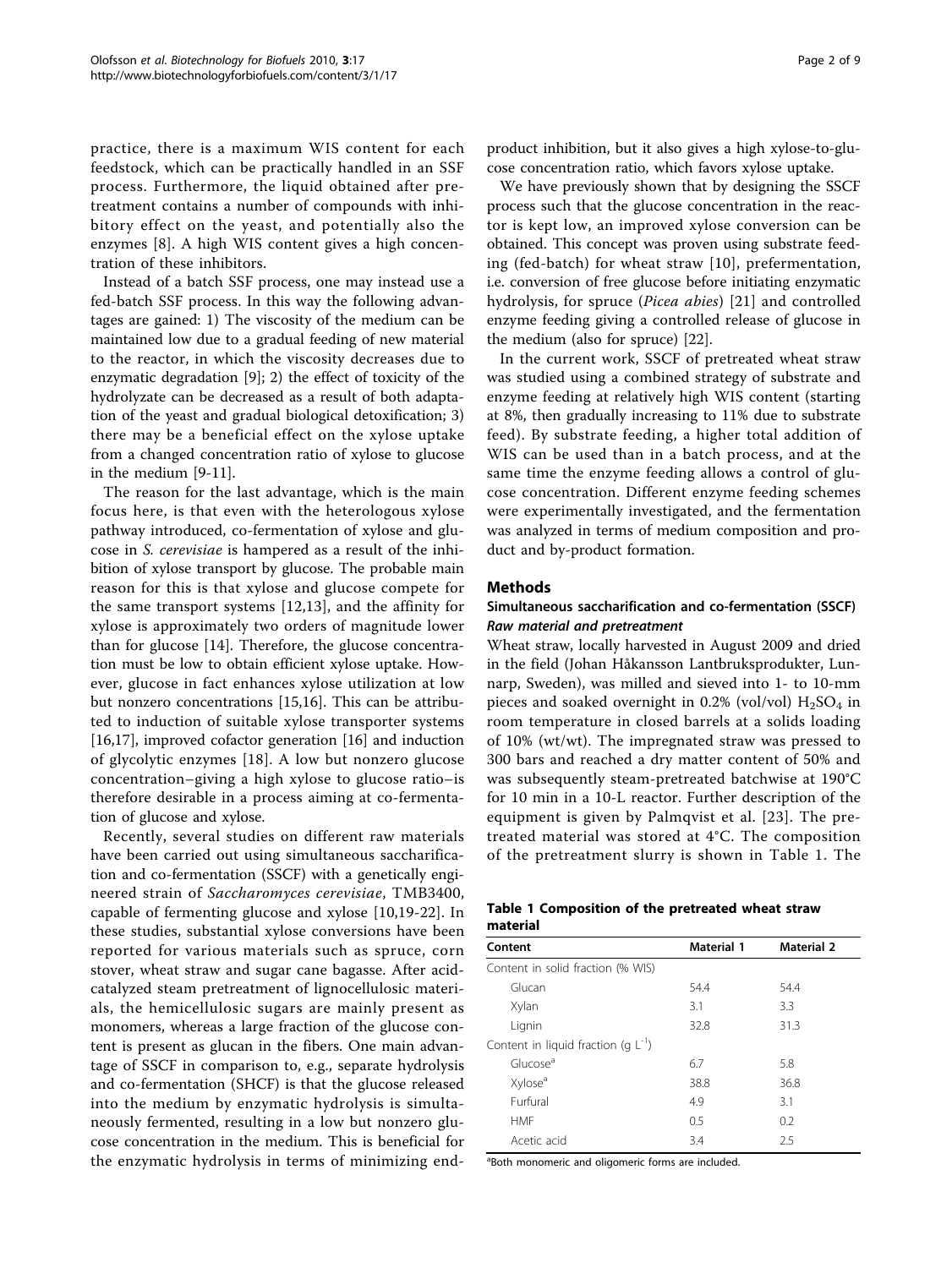water-insoluble and liquid fractions were analyzed using National Renewable Energy Laboratories (NREL) standard procedures [[24,25](#page-7-0)]. The WIS content of the pretreated slurry was measured by washing the fibers with deionized water over filter paper and was determined to be 13% (wt/wt).

# Cell cultivation

The recombinant xylose-fermenting strain S. cerevisiae TMB3400 [[26](#page-7-0)] were used in all the fed-batch SSCF experiments. Yeast cells to be used in the SSCF were produced by an initial preculture in shake flask, followed by an aerobic batch cultivation on glucose and finally an aerobic fed-batch cultivation on wheat straw hydrolyzate liquid to improve inhibitor tolerance by adaptation as previously shown by Alkasrawi et al. [[27\]](#page-7-0).

The yeast was inoculated in 300-ml flasks containing 100 ml media supplemented with 16.5 g  $L^{-1}$  glucose, 7.5 g L<sup>-1</sup> (NH<sub>4</sub>)<sub>2</sub>SO<sub>4</sub>, 3.5 g L<sup>-1</sup> KH<sub>2</sub>PO<sub>4</sub>, 0.74 g L<sup>-1</sup>  $MgSO<sub>2</sub>·7H<sub>2</sub>O$ , trace metals and vitamins. The cells were grown for 24 h at 30°C and pH 5 in a rotary shaker at 180 rpm. Subsequently, aerobic batch cultivations were performed in a 2.5-L bioreactor (Biostat; A. B. Braun Biotech International, Melsungen, Germany) at 30°C. The working volume was 0.7 L, and the medium contained 20.0 g L<sup>-1</sup> glucose, 20.0 g L<sup>-1</sup> (NH<sub>4</sub>)<sub>2</sub>SO<sub>4</sub>, 10.0 g  $L^{-1}$  KH<sub>2</sub>PO<sub>4</sub>, 2.0 g L<sup>-1</sup> MgSO<sub>4</sub>, 27.0 mL L<sup>-1</sup> trace metal solution and 2.7 mL  $L^{-1}$  vitamin solution. The cultivation was initiated by adding 20.0 mL of the preculture to the bioreactor. The pH was maintained at 5.0 throughout the cultivation by automatic addition of 3 M NaOH. The trace metal and vitamin solutions were prepared according to the method described by Taherzadeh et al. [[28\]](#page-7-0). Aeration was maintained at  $1.2$  L min<sup>-1</sup>, and the stirrer speed was kept at 800 rpm. When the ethanol produced in the batch phase was depleted, the feeding of pretreatment liquid from wheat straw was initiated. A quantity of 1.0 L of wheat straw pretreatment liquid was added with an initial feed rate of 0.04 L  $h^{-1}$ , which was increased linearly to 0.10 L  $h^{-1}$  during 16 h of cultivation. The aeration during the fed-batch phase was maintained at 1.5 L min<sup>-1</sup>, and the stirrer speed was kept at 1000 rpm.

After cultivation, the cells were harvested by centrifugation in 700-mL flasks using a HERMLE Z 513 K centrifuge (HERMLE Labortechnik, Wehingen, Germany). The pellets were resuspended in 9 g  $L^{-1}$  NaCl solution to obtain a cell suspension with a cell mass concentration of 80 g dry wt  $L^{-1}$ . The time between cell harvest and initiation of the SSCF was no longer than 3 h. **SSCF** 

All fed-batch SSCF experiments were carried out in duplicates under anaerobic conditions using 2.5-L bioreactors (Biostat; A. B. Braun Biotech International, Melsungen, Germany; Biostat A plus; Sartorius, Melsungen,

Germany) sterilized by autoclavation. The fed-batch experiments were carried out with a WIS content starting at 8% and gradually increasing to an added total amount corresponding to 11% at a final working broth weight of 1.6 kg. The calculations of the WIS content were based on beginning measurements. To obtain the initially desired WIS content in the bioreactor, the pretreated, undetoxified slurry was diluted with sterile deionized water. Before adding the pretreated slurry to the reactor, pH was adjusted to 4.8 with the addition of 10 M NaOH. All SSCF experiments were carried out at 34° C for 96 h. The pH was maintained at 5.0 throughout the fermentation by automatic addition of 3 M NaOH. The SSCF medium was supplemented with 0.5 g  $L^{-1}$  $NH_4H_2PO_4$ , 0.025 g L<sup>-1</sup> MgSO<sub>4</sub>·7H<sub>2</sub>O and 1.0 g L<sup>-1</sup> yeast extract. An initial yeast concentration of 4 g dry wt  $L^{-1}$  was used. The enzyme preparations used were Xylanase XL (obtained directly from SAF-ISIS, Souston, France) containing both xylanase and cellulase activity and Novozyme 188 (Novozymes A/S, Bagsvaerd, Denmark). The cellulase activity of Xylanase XL was 44 FPU (filter paper units)  $g^{-1}$  and the  $\beta$ -glucosidase activity of 37 IU  $g^{-1}$ . Novozyme 188 had a  $\beta$ -glucosidase activity of 342 IU  $g^{-1}$ . The total amount of enzyme added to respective SSCF experiments corresponded to a cellulase activity of 36 FPU (g total glucan) $^{-1}$  (i.e., normalized to the total amount of glucan added at the end of the experiment) and a total  $\beta$ -glucosidase activity of 78 IU (g total glucan) $^{-1}$ . Samples for high-pressure liquid chromatography (HPLC) analysis were taken repeatedly throughout the SSCF.

#### Analysis

The cell mass concentration in the cell suspension (in 9 g  $L^{-1}$  NaCl, described above) was measured in duplicates from 10-mL samples. The samples were centrifuged  $(1000 \times g)$  for 5 min at 3000 rpm (Z200 A; HERMLE Labortechnik, Wehingen, Germany). The supernatants were discarded, and the pellets were washed with 9  $g L^{-1}$ NaCl solution and centrifuged a second time. The pellets were dried at 105°C overnight and weighed.

FPU activity was determined according to the procedure of NREL [[29](#page-7-0)]. The  $\beta$ -glucosidase activity (1 IU corresponding to conversion of 1  $\mu$ M substrate min<sup>-1</sup>) measurement method was slightly modified from that of Berghem and Pettersson [[30\]](#page-7-0), where  $p$ -nitrophenyl- $\beta$ -D-glucoside was used as a substrate. The  $\beta$ -glucosidase cleaves this substrate, forming p-nitrophenol, which has an absorbance maximum at 400 nm. The substrate was dissolved in an acetate buffer (0.1 M, pH 4.8), giving a concentration of 5 mM. A quantity of 2 mL of the preheated (50°C) substrate solution was added to a cuvette, and the reaction was initiated by addition of 0.1 mL properly diluted enzyme solution. The production rate of  $p$ -nitrophenol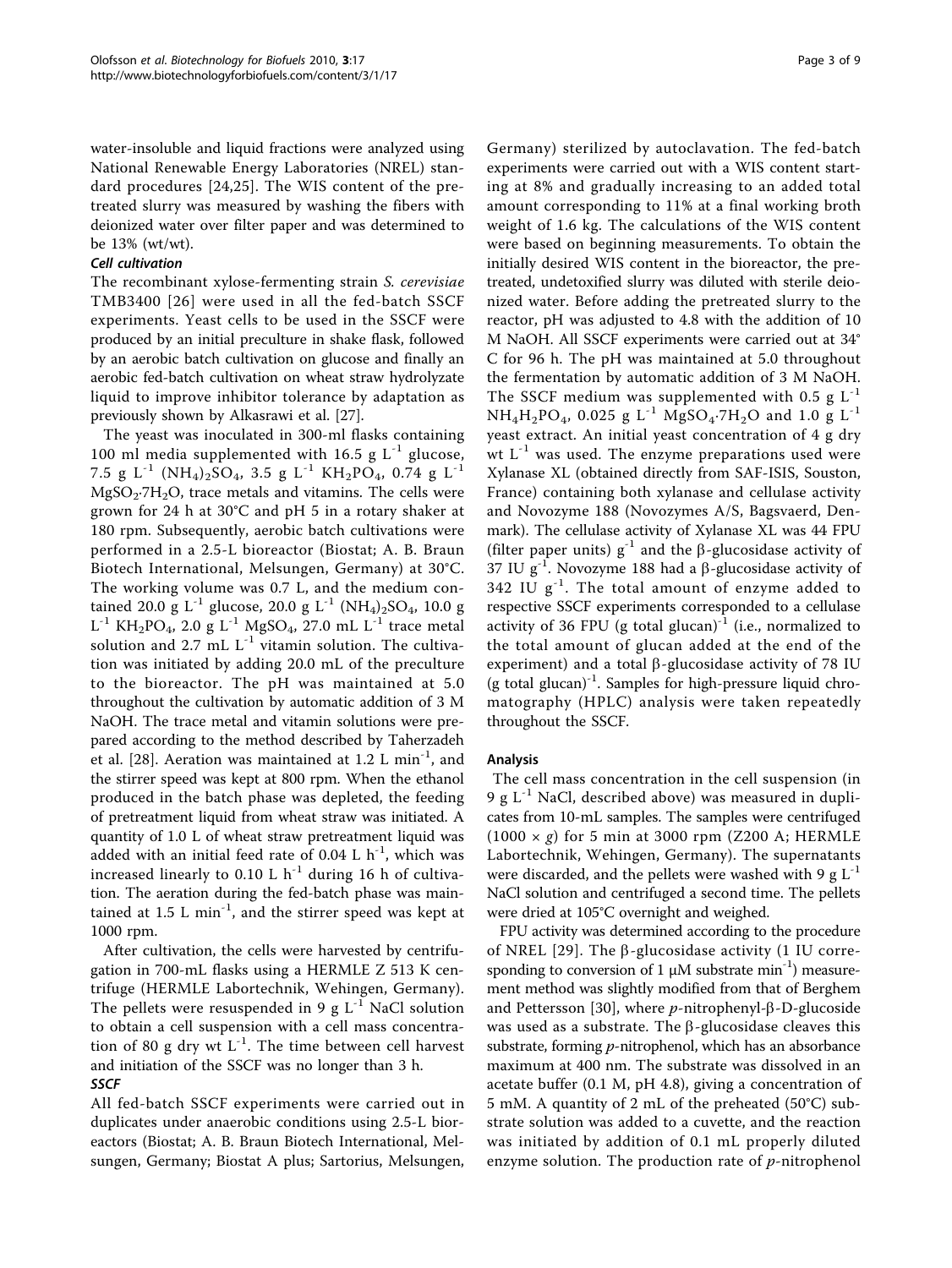<span id="page-3-0"></span>was then measured by continuous absorbance measurements at 400 nm. The initial linear slope of the generated curve was then used to calculate the activity with the use of a standard curve (absorbance versus p-nitrophenol concentration) and the dilution factors.

HPLC was used for analysis of the metabolites and substrates. Samples of the fermentation liquid were centrifuged  $(16,000 \times g)$  in 2-mL Eppendorf tubes at 14,000 rpm for 5 min (Z 160 M; HERMLE Labortechnik, Wehingen, Germany). The supernatant was filtered using 0.2-μm filters, and the filtered samples were stored at -20°C. The sugar and glycerol concentrations were determined using a polymer column (Aminex HPX-87P; Bio-Rad Laboratories, Munich, Germany) at 85°C. MilliQ-water was used as an eluent, with a flow rate of 0.6 mL min-1. Ethanol, acetate, HMF (5-hydroxymethylfurfural) and furfural were analyzed using an Aminex HPX-87 H column (Bio-Rad Laboratories, Munich, Germany) at 60°C. The eluent was 5 mM  $H<sub>2</sub>SO<sub>4</sub>$  with a flow rate of 0.6 mL min<sup>-1</sup>. The sugars, glycerol and ethanol were detected with a refractive index detector (Waters 2410; Waters, Milford, MA, USA) and acetate, HMF and furfural with a UV detector at a wavelength of 210 nm (Waters 2487; Waters, Milford, MA, USA).

# Calculations

The ethanol yield,  $Y_{E/S}$ , was calculated on the basis of the total amount of fermentable sugars added to the SSCF, i.e., the sum of available glucose and xylose present in the pretreatment slurry, including monomers, oligomers and polymers (glucan and xylan fibers). The theoretical mass of glucose released during hydrolysis is 1.11 times the mass of glucan (due to the addition of water). The maximum theoretical ethanol yield is 0.51 g  $g^{-1}$  on hexoses (as well as on xylose), and the fraction of the theoretical yield,  $Y^*_{E/S}$  obtained was calculated as  $Y^*_{E/S} = (Y_{E/S}/0.51)$ .

#### Results

The aim of the current study was to investigate dual feeding, i.e., a combination of both substrate and enzyme feeding as a means to improve xylose utilization in SSCF of pretreated wheat straw. The basic approach was to accomplish a low but nonzero glucose concentration by controlled addition of substrate and enzymes throughout the course of the fermentation. The substrate addition enabled good mixing by preventing a too high viscosity, and thereby a larger amount of totally added WIS than possible in a batch process could be examined.

#### Reference fed-batch SSCF

The substrate addition scheme used was the same in all the SSCF experiments. Substrate was added after 6, 12,



18 and 24 h. A standard fed-batch SSCF (starting at 8% and finishing at 11% WIS, with all enzymes initially added to the broth) was carried out as a reference (Figure 1). The reference experiments gave a xylose conversion of about 40% and an ethanol yield of 0.31 g  $g^{-1}$ . Due to severe stirring problems caused by the high viscosity, it was not possible to perform a batch reference at a WIS loading of 11%. However, comparisons of batch SSCF and fed-batch SSCF of wheat straw using TMB3400 have previously been made [[10](#page-7-0)] at both 7% and 9% WIS loading, and the fed-batch process gave significant improvements in both xylose conversion and overall ethanol yield (based on all available sugars).

#### Fed-batch SSCF with enzyme feeding

Four different enzyme feed profiles (Table [2\)](#page-4-0) were investigated in SSCF of wheat straw. All experiments were carried out in duplicate and showed excellent reproducibility as indicated by the standard deviations in Figures 1 and [2.](#page-4-0) A small initial enzyme addition was used in all enzyme feed strategies to decrease the initial viscosity and eliminate major stirring and mass transfer problems. The experimental results clearly showed the significant potential to increase the xylose consumption by combining substrate and enzyme feeding. In the best case tested (feed profile B, SSCF II), the xylose conversion increased from 40% to 50%. At the same time, the ethanol yield increased from 0.31 to 0.35 g  $g^{-1}$ , and the final ethanol concentration increased from [3](#page-5-0)3 to 38 g  $L^{-1}$  (Table 3). However, not all profiles gave improvements.

In the initial profile tested, the enzymes were fed along with the substrate (Case A, Table [2\)](#page-4-0). This feed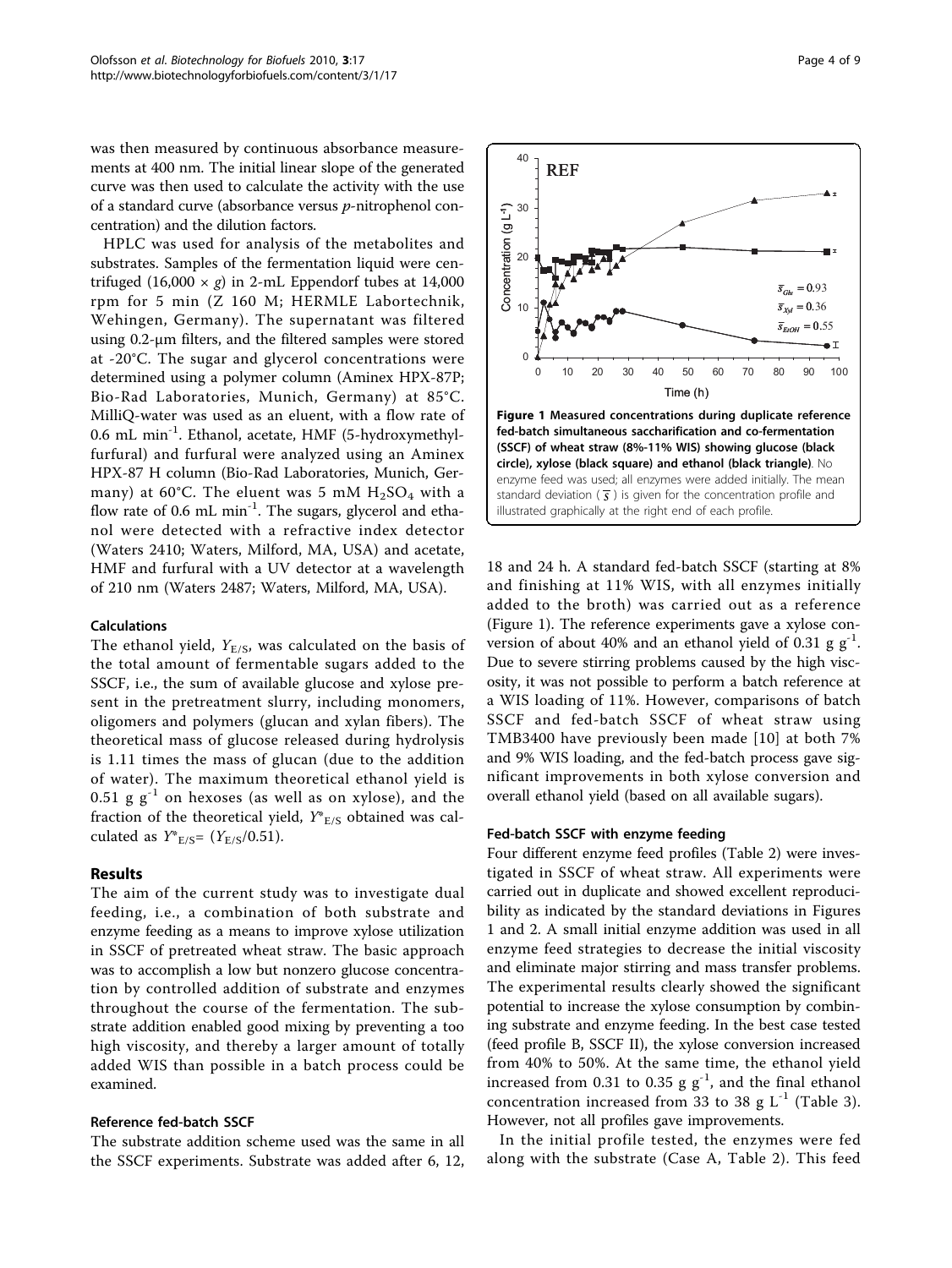| Time of addition<br>(h) | Feed profile A<br>(amount enzyme) | Feed profile B<br>(amount enzyme) | Feed profile C<br>(amount enzyme) | Feed profile D<br>(amount enzyme) |
|-------------------------|-----------------------------------|-----------------------------------|-----------------------------------|-----------------------------------|
| Initial addition        | 2/6                               | 1/5                               | 1/5                               | 1/5                               |
| 6                       | 1/6                               | 1/10                              | $\overline{\phantom{a}}$          |                                   |
| 12                      | 1/6                               | 1/10                              | $\overline{\phantom{a}}$          |                                   |
| 18                      | 1/6                               | 1/10                              | $\overline{\phantom{a}}$          |                                   |
| 24                      | 1/6                               | 1/10                              | 1/5                               | $1/5$ (+ 2 g/L yeast)             |
| 32                      | $\overline{\phantom{a}}$          | $\sim$                            | 1/5                               | 1/5                               |
| 36                      | $\overline{\phantom{a}}$          | 1/5                               | $\overline{\phantom{a}}$          |                                   |
| 40                      | $\overline{\phantom{a}}$          | $\sim$                            | 1/5                               | 1/5                               |
| 48                      | $\overline{\phantom{a}}$          | 1/5                               | 1/5                               | 1/5                               |

<span id="page-4-0"></span>Table 2 Enzyme feed strategies for fed-batch simultaneous saccharification and co-fermentation of wheat straw (8%- 11% WIS)<sup>a</sup>

<sup>a</sup>In all feed profiles, the same total enzyme load and the same substrate feed were used. Substrate was added after 6, 12, 18 and 24 h.



(III) Feed profile C, (IV) Feed profile D. The mean standard deviation ( *s* ) is given for the concentration profile and illustrated graphically at the right end of each profile.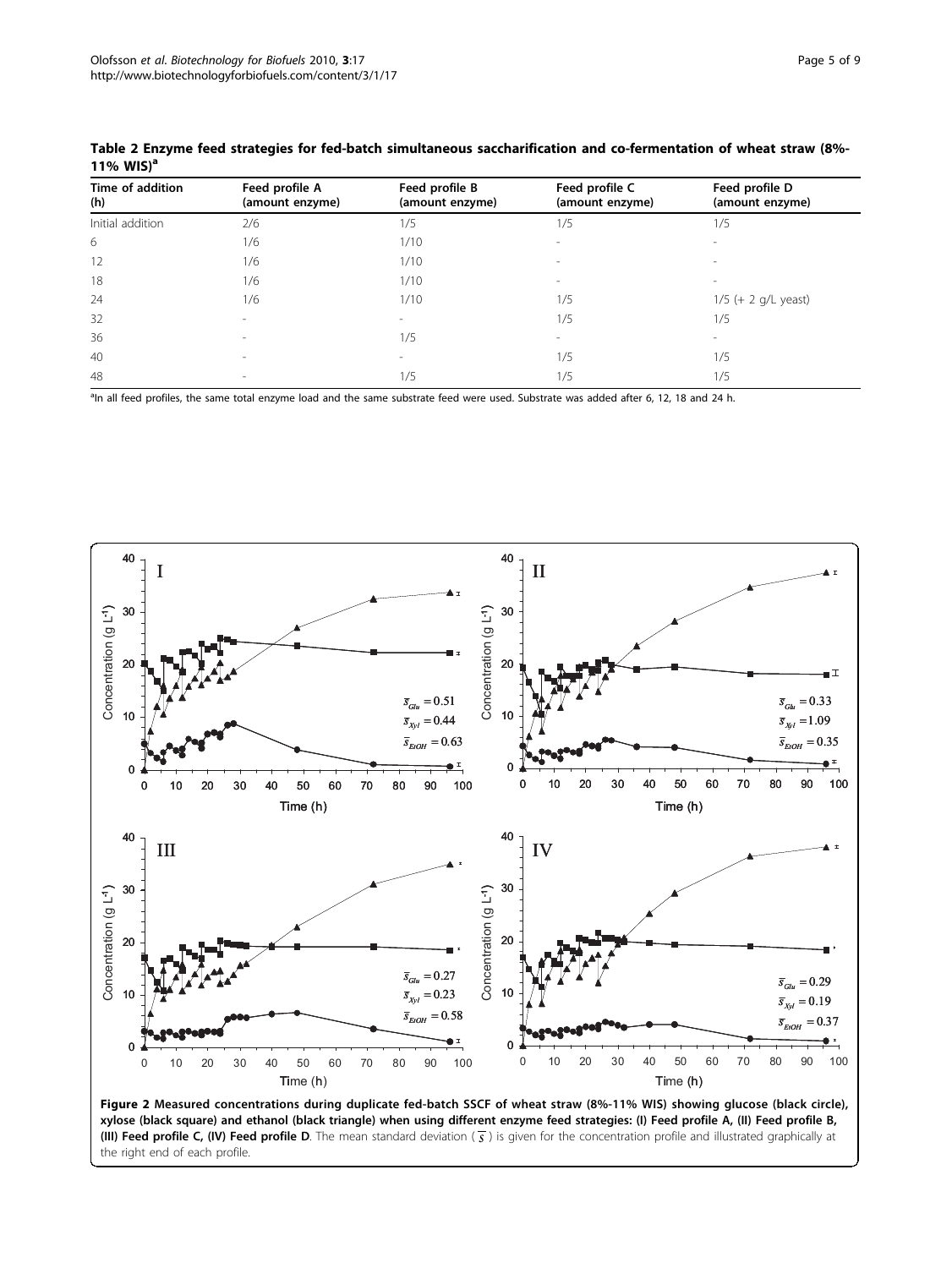<span id="page-5-0"></span>profile did not give any significant increase in ethanol yield or final ethanol concentration compared with the reference fed-batch case (Table 3). The glucose concentration profile was also very similar to the reference SSCF (Figure [1](#page-3-0) and [2\)](#page-4-0), which means that a slower glucose release rate is needed to obtain lower glucose concentrations during the fermentation.

Two other enzyme feed profiles were therefore assessed with this objective. In Case B, the enzyme additions were made smaller but continued during a longer time compared with Case A, whereas in Case C, the enzyme additions were not started until the last substrate addition was made. Case B resulted in an increase of both the ethanol yield and the final ethanol concentration (Figure [2](#page-4-0), II). The glucose concentration was in this case lower throughout the SSCF in comparison to Case A. In Case C, a slight increase in ethanol yield and final ethanol concentration resulted compared with the reference SSCF (Figure [2,](#page-4-0) III), but not as much as in Case B. This was likely due to the high glucose levels after 24 h of SSCF. Nevertheless, looking at the glucose concentration between 0 and 24 h of SSCF, feed profile C seemed promising. However, when the enzyme additions are initiated at 24 h, the glucose release rate is apparently too high after the enzyme addition.

Another way of decreasing the glucose concentration is to increase the consumption of glucose by adding more yeast. To investigate whether it was possible to increase the xylose utilization by lowering the glucose concentration in this manner, experiments were conducted in which additional yeast was added after 24 h (Case D). As shown in Figure [2](#page-4-0) (IV), the glucose concentration could now be maintained at a low level also after 24 h, and, as expected, this resulted in a higher ethanol yield and a higher final ethanol concentration compared with Case C. However, neither the ethanol yield nor the final ethanol concentration was significantly higher than in Case B (Figure [2](#page-4-0), II).

#### **Discussion**

SSCF is a feasible process option for co-fermentation of glucose and xylose, because it allows a slow, constant release of glucose throughout the process that is beneficial for xylose uptake by xylose-fermenting strains of S. cerevisiae [[10,19,22\]](#page-7-0). However, there is an upper level of WIS content due to the increasing viscosity with an increasing WIS content. This may result in severe mixing problems. By making a fed-batch SSCF, i.e., by adding the WIS gradually, a higher total WIS loading in the reactor is possible [[10\]](#page-7-0).

In the current study, a combination of fed-batch SSCF and enzyme feeding was examined for the first time to improve xylose utilization at a high WIS loading level. The experimental results showed a significant increase in xylose consumption as well as increased ethanol yield and final ethanol concentration when comparing the process with enzyme and substrate feeding to the process with only substrate feeding. The current study builds on previous work to lower and/or control the glucose concentration by designing the SSCF in different ways. Three principal designs have previously proven to facilitate xylose utilization in SSCF of lignocellulosic materials: fed-batch (substrate feed), prefermentation and controlled enzyme feeding [[10,21](#page-7-0),[22\]](#page-7-0). The prefermentation concept was not included in the current study because of stirring issues caused by the high WIS loading. Furthermore, prefermentation has its major advantage in a batch process SSCF in which the pretreated material is rich in free hexoses, such as spruce.

The ethanol yield in SSF typically decreases rather rapidly with increasing WIS content as discussed by Olofsson et al. [\[5](#page-7-0)]. Obviously, the optimum WIS content in the process is determined by the balance between distillation cost reductions at higher final ethanol titers and a decreased ethanol yield (i.e., a higher cost of the raw material) at higher WIS loading levels. It is not possible to make a strict comparison of yields to previous

Table 3 Summary of duplicate fed-batch simultaneous saccharification and co-fermentation of wheat straw (8%-11% WIS)

| <b>SSCF</b>  | Fed-batch Enzyme feed profile Xylose | consumption <sup>a</sup> (%) formation <sup>b</sup> (%) (g $L^{-1}$ ) | Xvlitol | Final ethanol concentration Ethanol yield $(q/q)$ Ethanol yield <sup>c</sup> $(\%)$ |      |    |
|--------------|--------------------------------------|-----------------------------------------------------------------------|---------|-------------------------------------------------------------------------------------|------|----|
|              |                                      | 38                                                                    |         | 33.7                                                                                | 0.31 | 61 |
|              |                                      | 50                                                                    |         | 37.4                                                                                | 0.35 | 68 |
| Ш            |                                      | 46                                                                    |         | 34.9                                                                                | 0.33 | 65 |
| $\mathsf{N}$ | ีำ⊲                                  | 49                                                                    |         | 38.0                                                                                | 0.35 | 69 |
| <b>RFF</b>   | No feed                              | 40                                                                    |         | 33.0                                                                                | 0.31 | 61 |

In all experiments, a total enzyme load of 36 FPU (g glucan) $^{-1}$  and a yeast load of 4 g L $^{-1}$  were used.

<sup>a</sup> Related to total amount of available xylose.

**b** Related to consumed xylose.

Corresponding to the maximum theoretical yield on total available sugars.

<sup>d</sup> An extra yeast addition (2 g L<sup>-1</sup>) was made at t = 24 h (see last paragraph in the results section).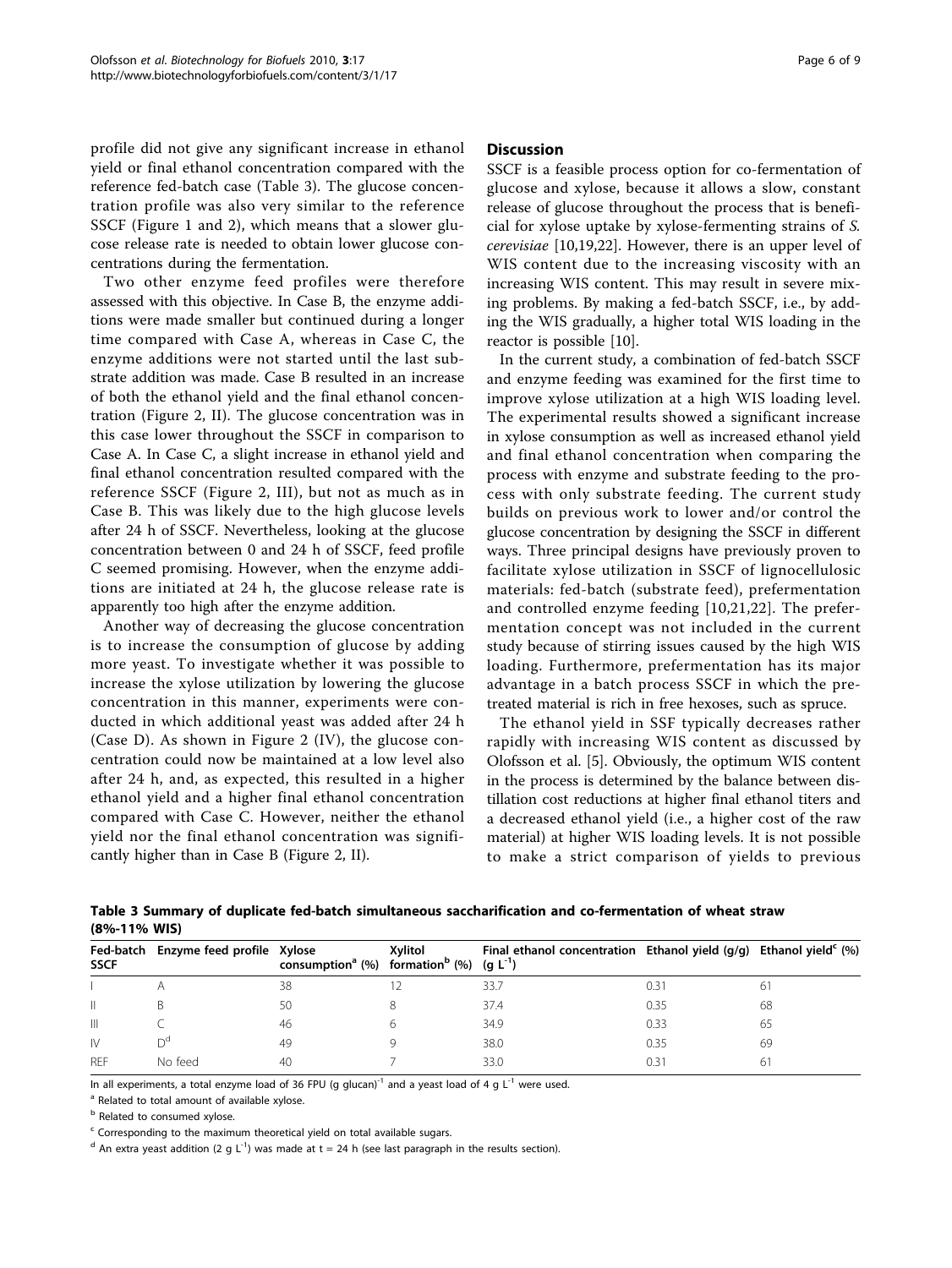studies, owing to differences in raw materials and WIS loading levels. However, an approximate comparison between the present results and the results on fed-batch SSCF using wheat straw (6%-9% WIS) by Olofsson et al. [[10\]](#page-7-0) shows that a clear improvement of the xylose consumption, from 37% to 50%, despite a much higher WIS content, was obtained in the present study (8%-11% WIS). Moreover, the ethanol yield could be maintained at the same level, around 70% of theoretical, even at this higher WIS content. The combination of enzyme and substrate feed therefore shifts the process optimum to higher WIS loadings in SSCF of pentose-rich materials, because it allows increasing the WIS content with only a low decrease in ethanol yield.

The results in Table [3](#page-5-0) and a comparison of SSCF II, III and IV with the reference SSCF make it evident that the increase in ethanol yield is not only explained by the increased xylose uptake. One can estimate, using the theoretical yield 0.51 g  $g^{-1}$ , that 35% to 55% of the increase in ethanol concentration comes from the additional xylose taken up. Because the by-product formation did not decrease, an improvement in glucan conversion also resulted from the enzyme feeding.

The positive effect on the xylose conversion by a low glucose concentration can be understood from the very different affinities for glucose and xylose in the sugar transport system of S. cerevisiae. Because the affinity for glucose is around 200 times higher than for xylose [\[14](#page-7-0)], it is evident that high glucose concentration will affect the xylose utilization negatively. However, as shown also in this study, keeping a low glucose concentration is apparently not enough, because the xylose uptake is reduced over time in all the SSCF experiments. In the present SSCF study, there was as much as  $15-20$  g L<sup>-1</sup> xylose left in the reactor at the end, and there was in fact very little xylose uptake after about 30 hours of fermentation. In a previous work with spruce [[22\]](#page-7-0), it was shown possible to consume xylose down to a concentration below 1 g  $L^{-1}$ , indicating that the problem is not a too low xylose concentration per se. Glucose is known to enhance xylose uptake at low but nonzero concentrations, and a certain intracellular glycolytic flux thus has to be maintained for efficient xylose utilization [[15,16](#page-7-0)]. Possibly this could explain a decreasing xylose uptake rate in the SSCF. However, the complete stop of the xylose uptake cannot be explained in this manner, because glucose is continuously released throughout the SSCF. An explanation for this could instead be a general downregulation of sugar uptake and metabolic activity of the yeast caused by a gradually increasing inhibition from the hydrolyzate medium. This hypothesis was tested by addition of fresh yeast after 24 hours fermentation. The resulting decrease in glucose concentration and the concomitant increase in ethanol concentration

(compare SSCF III and SSCF IV in Figure [2\)](#page-4-0) clearly showed that the yeast was active. However, the xylose uptake did not increase even after addition of fresh yeast, which suggests a more specific inhibition on the xylose metabolism or the xylose uptake. Given that the xylose uptake and metabolism is functioning for the first 30 hours, it is reasonable to believe that the tentative inhibitor(s) is one (or several) compound(s) formed during the SSCF. Possibilities include xylitol, glycerol, ethanol and/or other alcohols formed by reduction of other aldehydes, e.g., furans. Although several studies have been carried out concerning kinetics of the xylose reduction in yeast [[31](#page-7-0)-[33](#page-7-0)], comprehensive reports on the inhibition of the pathway are missing. One tentative target of inhibition is the XR (xylose reductase). In the current study, the xylitol concentration was found to stay below 2 g  $L^{-1}$  throughout the SSCF, which could indicate a threshold level. However, the strain TMB3400 has in other media been able to produce much higher xylitol concentrations (up to 10 g  $L^{-1}$ ), which strongly suggests that xylitol is not the inhibitor. XR is known to catalyze the reduction of several compounds apart from xylose in lignocellulosic hydrolysates, e.g., furfural and HMF to furan-2,5-dimethanol (FDM) and 2-furanmethanol (FM) [[34\]](#page-7-0), and these compounds may affect the activity of XR. Evidently, more studies are needed to find the reason why xylose uptake stops in the later part of the SSCF. A specific inhibition of the heterologous xylose pathway introduced may be a point of concern even for a yeast strain which per se is tolerant.

One option to increase xylose utilization is to introduce other xylose transporters into the yeast. Recent results have shown that by introducing the xylose facilitator GXF1 from Candida intermedia in S. cerevisiae [[35](#page-7-0)], the xylose uptake could be improved significantly in SSCF (Fonzeca and Olofsson, unpublished data). However, the ethanol yield was not increased. Instead, the additional xylose taken up resulted in a higher yield of xylitol and glycerol, showing that an improved uptake system is not by itself sufficient. The XR from Pichia stipitis, which is expressed in TMB3400, can use either NADPH or NADH as a cofactor. The dual cofactor dependence of XR may prevent complete regeneration of NAD<sup>+</sup>, which is needed for the XDH (xylitol dehydrogenase) reaction. This is a well-known problem and may explain the excretion of xylitol, although other reductases, notably GRE3 [[36\]](#page-8-0), also plays a role in this. Important progress has recently been made to obtain a XR-XDH pathway which is more cofactor balanced in itself [\[37](#page-8-0)].

In conclusion, our study has shown that by using both enzyme and substrate feeding, the xylose conversion in SSCF could be improved from 40% to 50% in comparison to regular fed-batch, which should be noted is as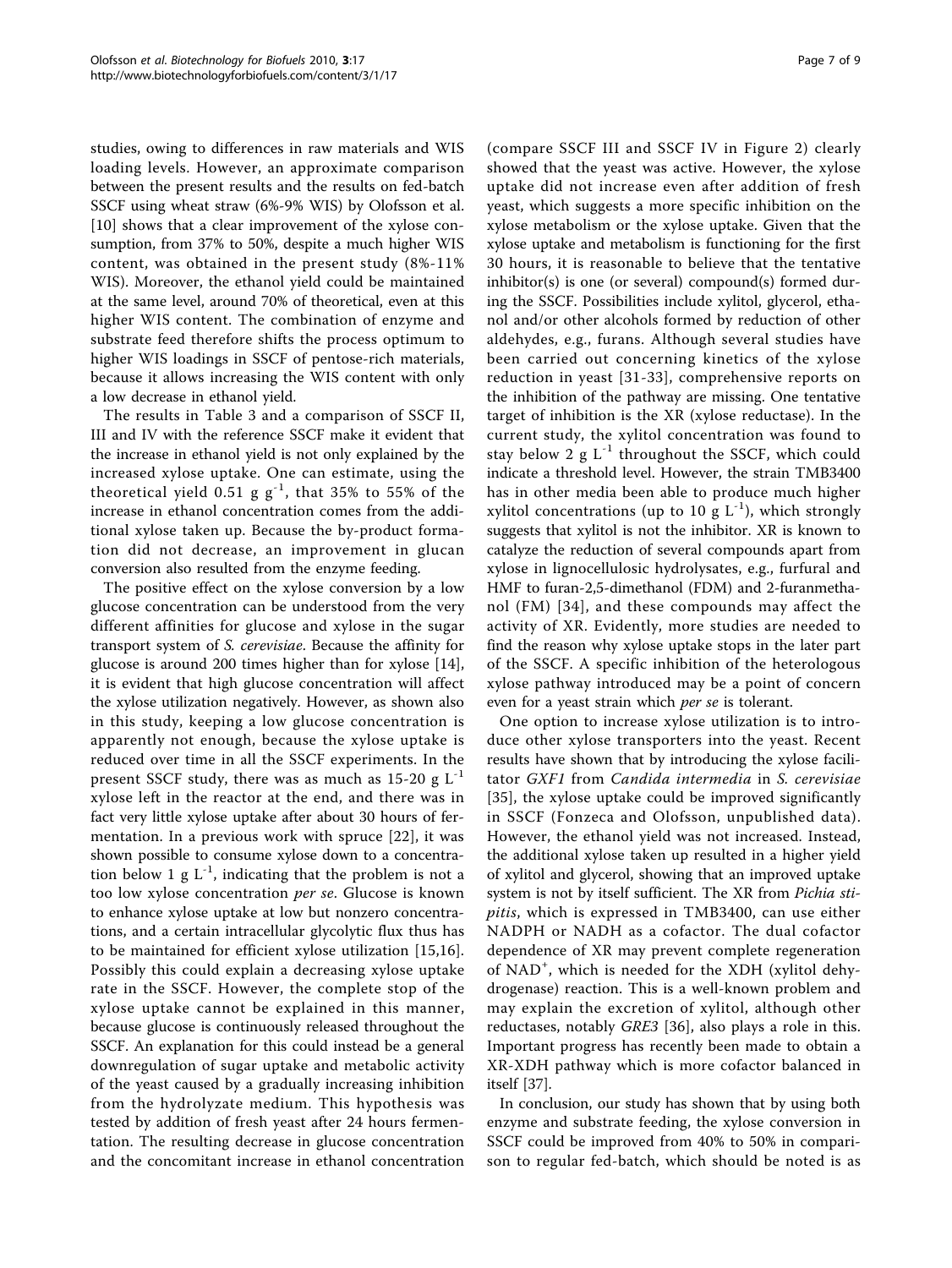<span id="page-7-0"></span>such already superior to the batch SSCF. Furthermore, by careful combination of different feeding strategies, we have shown that it is actually possible to increase the final WIS content to 11% in the SSCF and still obtain an ethanol yield of 0.35 g  $g^{-1}$  of fermentable sugars.

#### Acknowledgements

This work was developed in the framework of EU Project "New Improvements for Lignocellulosic Ethanol" (NILE, FP6, EU contract No. 019882) funded by the European Union. Financial support from the Swedish Energy Agency is also acknowledged.

#### Authors' contributions

KO participated in the design of the study, performed the experimental work and wrote the manuscript. BP performed the experimental work and commented on the manuscript. GL participated in the design of the study and commented on the manuscript. All authors contributed to the scientific discussion throughout the work and have read and approved the final manuscript.

#### Competing interests

The authors declare that they have no competing interests.

Received: 10 March 2010 Accepted: 2 August 2010 Published: 2 August 2010

#### References

- 1. Hahn-Hägerdal B, Karhumaa K, Jeppsson M, Gorwa-Grauslund M: [Metabolic](http://www.ncbi.nlm.nih.gov/pubmed/17846723?dopt=Abstract) [Engineering for Pentose Utilization in](http://www.ncbi.nlm.nih.gov/pubmed/17846723?dopt=Abstract) Saccharomyces cerevisiae. Adv Biochem Eng Biotechnol 2007, 108:147-177.
- 2. Van Vleet JH, Jeffries TW: [Yeast metabolic engineering for hemicellulosic](http://www.ncbi.nlm.nih.gov/pubmed/19545992?dopt=Abstract) [ethanol production.](http://www.ncbi.nlm.nih.gov/pubmed/19545992?dopt=Abstract) Curr Opin Biotechnol 2009, 20:300-306.
- Matsushika A, Inoue H, Kodaki T, Sawayama S: [Ethanol production from](http://www.ncbi.nlm.nih.gov/pubmed/19572128?dopt=Abstract) xylose in engineered Saccharomyces cerevisiae [strains: current state and](http://www.ncbi.nlm.nih.gov/pubmed/19572128?dopt=Abstract) [perspectives.](http://www.ncbi.nlm.nih.gov/pubmed/19572128?dopt=Abstract) Appl Microbiol Biotechnol 2009, 84:37-53.
- 4. Takagi M, Abe S, Suzuki S, Emert GH, Yata N: A method for production of alcohol directly from cellulose using cellulase and yeast. Bioconversion Symposium; New Dehli, India 1977, 551-571.
- 5. Olofsson K, Bertilsson M, Lidén G: [A short review on SSF an interesting](http://www.ncbi.nlm.nih.gov/pubmed/18471273?dopt=Abstract) [process option for ethanol production from lignocellulosic feedstocks.](http://www.ncbi.nlm.nih.gov/pubmed/18471273?dopt=Abstract) Biotechnol Biofuels 2008, 1:7.
- 6. Wingren A, Galbe M, Zacchi G: [Techno-economic evaluation of producing](http://www.ncbi.nlm.nih.gov/pubmed/12892470?dopt=Abstract) [ethanol from softwood: Comparison of SSF and SHF and identification](http://www.ncbi.nlm.nih.gov/pubmed/12892470?dopt=Abstract) [of bottlenecks.](http://www.ncbi.nlm.nih.gov/pubmed/12892470?dopt=Abstract) Biotechnol Prog 2003, 19:1109-1117.
- Sassner P, Galbe M, Zacchi G: Techno-economic evaluation of bioethanol production from three different lignocellulosic materials. Biomass Bioenerg 2008, 32:422-430.
- 8. Almeida JRM, Modig T, Petersson A, Hahn-Hagerdal B, Lidén G, Gorwa-Grauslund MF: Increased tolerance and conversion of inhibitors in lignocellulosic hydrolysates by Saccharomyces cerevisiae. J Chem Tech Biotechnol 2007, 82:340-349.
- Hodge D, Karim M, Schell D, McMillan J: [Model-based fed-batch for high](http://www.ncbi.nlm.nih.gov/pubmed/18512162?dopt=Abstract)[solids enzymatic cellulose hydrolysis.](http://www.ncbi.nlm.nih.gov/pubmed/18512162?dopt=Abstract) Appl Biochem Biotechnol 2009, 152:88-107.
- 10. Olofsson K, Rudolf A, Lidén G: [Designing simultaneous saccharification](http://www.ncbi.nlm.nih.gov/pubmed/18294716?dopt=Abstract) [and fermentation for improved xylose conversion by a recombinant](http://www.ncbi.nlm.nih.gov/pubmed/18294716?dopt=Abstract) strain of [Saccharomyces cerevisiae](http://www.ncbi.nlm.nih.gov/pubmed/18294716?dopt=Abstract). J Biotechnol 2008, 134:112-120.
- 11. Zhang J, Shao X, Lynd LR: [Simultaneous saccharification and co](http://www.ncbi.nlm.nih.gov/pubmed/19575440?dopt=Abstract)[fermentation of paper sludge to ethanol by](http://www.ncbi.nlm.nih.gov/pubmed/19575440?dopt=Abstract) Saccharomyces cerevisiae [RWB222. Part II: Investigation of discrepancies between predicted and](http://www.ncbi.nlm.nih.gov/pubmed/19575440?dopt=Abstract) [observed performance at high solids concentration.](http://www.ncbi.nlm.nih.gov/pubmed/19575440?dopt=Abstract) Biotechnol Bioeng 2009, 104:932-938.
- 12. Kilian SG, Uden N: Transport of xylose and glucose in the xylosefermenting yeast Pichia stipitis. Appl Microbiol Biotechnol 1988, 27:545-548.
- 13. Meinander NQ, Hahn-Hägerdal B: [Influence of cosubstrate concentration](http://www.ncbi.nlm.nih.gov/pubmed/9143128?dopt=Abstract) [on xylose conversion by recombinant, XYL1-expressing](http://www.ncbi.nlm.nih.gov/pubmed/9143128?dopt=Abstract) Saccharomyces cerevisiae[: a comparison of different sugars and ethanol as cosubstrates.](http://www.ncbi.nlm.nih.gov/pubmed/9143128?dopt=Abstract) Appl Environ Microbiol 1997, 63:1959-1964.
- 14. Kötter P, Ciriacy M: Xylose fermentation by Saccharomyces cerevisiae. Appl Microbiol Biotechnol 1993, 38:776-783.
- 15. Meinander NQ, Boels I, Hahn-Hägerdal B: Fermentation of xylose/glucose mixtures by metabolically engineered Saccharomyces cerevisiae strains expressing XYL1 and XYL2 from Pichia stipitis with and without overexpression of TAL1. Bioresour Technol 1999, 68:79-87.
- 16. Pitkänen J-P, Aristidou A, Salusjärvi L, Ruohonen L, Penttilä M: [Metabolic](http://www.ncbi.nlm.nih.gov/pubmed/12749841?dopt=Abstract) [flux analysis of xylose metabolism in recombinant](http://www.ncbi.nlm.nih.gov/pubmed/12749841?dopt=Abstract) Saccharomyces cerevisiae [using continuous culture.](http://www.ncbi.nlm.nih.gov/pubmed/12749841?dopt=Abstract) Metab Eng 2003, 5:16-31.
- 17. Bertilsson M, Andersson J, Lidén G: [Modeling simultaneous glucose and](http://www.ncbi.nlm.nih.gov/pubmed/17985160?dopt=Abstract) xylose uptake in [Saccharomyces cerevisiae](http://www.ncbi.nlm.nih.gov/pubmed/17985160?dopt=Abstract) from kinetics and gene [expression of sugar transporters.](http://www.ncbi.nlm.nih.gov/pubmed/17985160?dopt=Abstract) Bioprocess Biosyst Eng 2008, 31:369-377.
- 18. Boles E, Müller S, Zimmermann FK: [A multi-layered sensory system](http://www.ncbi.nlm.nih.gov/pubmed/8830254?dopt=Abstract) [controls yeast glycolytic gene expression.](http://www.ncbi.nlm.nih.gov/pubmed/8830254?dopt=Abstract) Mol Microbiol 1996, 19:641-642.
- 19. Öhgren K, Bengtsson O, Gorwa-Grauslund MF, Galbe M, Hahn-Hägerdal B, Zacchi G: [Simultaneous saccharification and co-fermentation of glucose](http://www.ncbi.nlm.nih.gov/pubmed/16828190?dopt=Abstract) [and xylose in steam-pretreated corn stover at high fiber content with](http://www.ncbi.nlm.nih.gov/pubmed/16828190?dopt=Abstract) [Saccharomyces cerevisiae](http://www.ncbi.nlm.nih.gov/pubmed/16828190?dopt=Abstract) TMB3400. J Biotechnol 2006, 126:488-498.
- 20. Rudolf A, Baudel H, Zacchi G, Hahn-Hägerdal B, Lidén G: [Simultaneous](http://www.ncbi.nlm.nih.gov/pubmed/17787015?dopt=Abstract) [saccharification and fermentation of steam-pretreated bagasse using](http://www.ncbi.nlm.nih.gov/pubmed/17787015?dopt=Abstract) [Saccharomyces cerevisiae](http://www.ncbi.nlm.nih.gov/pubmed/17787015?dopt=Abstract) TMB3400 and Pichia stipitis CBS6054. Biotechnol Bioeng 2008, 99:783-790.
- 21. Bertilsson M, Olofsson K, Lidén G: [Prefermentation improves xylose](http://www.ncbi.nlm.nih.gov/pubmed/19144158?dopt=Abstract) [utilization in simultaneous saccharification and co-fermentation of](http://www.ncbi.nlm.nih.gov/pubmed/19144158?dopt=Abstract) [pretreated spruce.](http://www.ncbi.nlm.nih.gov/pubmed/19144158?dopt=Abstract) Biotechnol Biofuels 2009, 2:1-10.
- 22. Olofsson K, Wiman M, Lidén G: [Controlled feeding of cellulases improves](http://www.ncbi.nlm.nih.gov/pubmed/19900494?dopt=Abstract) [conversion of xylose in simultaneous saccharification and co](http://www.ncbi.nlm.nih.gov/pubmed/19900494?dopt=Abstract)[fermentation for bioethanol production.](http://www.ncbi.nlm.nih.gov/pubmed/19900494?dopt=Abstract) *J Biotechnol* 2010, 145:168-175.
- Palmqvist E, Hahn-Hägerdal B, Galbe M, Larsson M, Stenberg K, Szengyel Z, Tengborg C, Zacchi G: Design and operation of a bench-scale process development unit for the production of ethanol from lignocellulosics. Bioresour Technol 1996, 58:171-179.
- 24. Sluiter A, Hames B, Ruiz R, Scarlata C, Sluiter J, Templeton D: Determination of sugars, byproducts, and degradation products in liquid fraction process samples (LAP). NREL, Golden, CO 2008.
- Sluiter A, Hames B, Ruiz R, Scarlata C, Sluiter J, Templeton D, Crocker D: Determination of structural carbohydrates and lignin in biomass (LAP). NREL, Golden, CO 2008.
- 26. Wahlbom CF, van Zyl WH, Jonsson LJ, Hahn-Hägerdal B, Otero RRC: [Generation of the improved recombinant xylose-utilizing](http://www.ncbi.nlm.nih.gov/pubmed/12689639?dopt=Abstract) Saccharomyces cerevisiae [TMB 3400 by random mutagenesis and physiological](http://www.ncbi.nlm.nih.gov/pubmed/12689639?dopt=Abstract) [comparison with](http://www.ncbi.nlm.nih.gov/pubmed/12689639?dopt=Abstract) Pichia stipitis CBS 6054. FEMS Yeast Res 2003, 3:319-326.
- 27. Alkasrawi M, Rudolf A, Lidén G: Influence of strain and cultivation procedure on the performance of simultaneous saccharification and fermentation of steam pretreated spruce. Enzyme Microb Technol 2006, 38:279-287.
- 28. Taherzadeh MJ, Lidén G, Gustafsson L, Niklasson C: [The effects of](http://www.ncbi.nlm.nih.gov/pubmed/8987648?dopt=Abstract) [pantothenate deficiency and acetate addition on anaerobic batch](http://www.ncbi.nlm.nih.gov/pubmed/8987648?dopt=Abstract) [fermentation of glucose by](http://www.ncbi.nlm.nih.gov/pubmed/8987648?dopt=Abstract) Saccharomyces cerevisiae. Appl Microbiol Biotechnol 1996, 46:176-182.
- 29. Adney B, Baker J: Measurement of Cellulase Activities (LAP). NREL, Golden, CO 1996.
- 30. Berghem LER, Pettersson LG: [The mechanism of enzymatic cellulose](http://www.ncbi.nlm.nih.gov/pubmed/4738092?dopt=Abstract) [degradation.](http://www.ncbi.nlm.nih.gov/pubmed/4738092?dopt=Abstract) Fur J Biochem 1973, 37:21-30.
- 31. Rizzi M, Erlemann P, Bui-Thanh N-A, Dellweg H: Xylose fermentation by yeasts. 4 Purification and kinetic studies of xylose reductase from Pichia stipitis. Appl Microbiol Biotechnol 1988, 29:148-154.
- 32. Verduyn C, van Kleef R, Frank J, Schreuder H, van Dijken JP, Scheffers WA: [Properties of the NAD\(P\)H-dependent xylose reductase from the xylose](http://www.ncbi.nlm.nih.gov/pubmed/3921014?dopt=Abstract)[fermenting yeast](http://www.ncbi.nlm.nih.gov/pubmed/3921014?dopt=Abstract) Pichia stipitis. Biochem J 1985, 226:669-677.
- 33. Eliasson A, Hofmeyr JHS, Pedler S, Hahn-Hägerdal B: The xylose reductase/ xylitol dehydrogenase/xylulokinase ratio affects product formation in recombinant xylose-utilising Saccharomyces cerevisiae. Enzyme Microb Technol 2001, 29:288-297.
- 34. Almeida J, Modig T, Roder A, Liden G, Gorwa-Grauslund M-F: [Pichia stipitis](http://www.ncbi.nlm.nih.gov/pubmed/18547412?dopt=Abstract) [xylose reductase helps detoxifying lignocellulosic hydrolysate by](http://www.ncbi.nlm.nih.gov/pubmed/18547412?dopt=Abstract) [reducing 5-hydroxymethyl-furfural \(HMF\).](http://www.ncbi.nlm.nih.gov/pubmed/18547412?dopt=Abstract) Biotechnol Biofuels 2008, 1:12.
- Leandro MJ, Gonçalves P, Spencer-Martins I: [Two glucose/xylose](http://www.ncbi.nlm.nih.gov/pubmed/16402921?dopt=Abstract) [transporter genes from the yeast](http://www.ncbi.nlm.nih.gov/pubmed/16402921?dopt=Abstract) Candida intermedia: first molecular [characterization](http://www.ncbi.nlm.nih.gov/pubmed/16402921?dopt=Abstract) [of](http://www.ncbi.nlm.nih.gov/pubmed/16402921?dopt=Abstract) [a](http://www.ncbi.nlm.nih.gov/pubmed/16402921?dopt=Abstract) [yeast](http://www.ncbi.nlm.nih.gov/pubmed/16402921?dopt=Abstract) [xylose-H](http://www.ncbi.nlm.nih.gov/pubmed/16402921?dopt=Abstract)<sup>+</sup> [symporter.](http://www.ncbi.nlm.nih.gov/pubmed/16402921?dopt=Abstract) Biochem J 2006, 395:543-549.